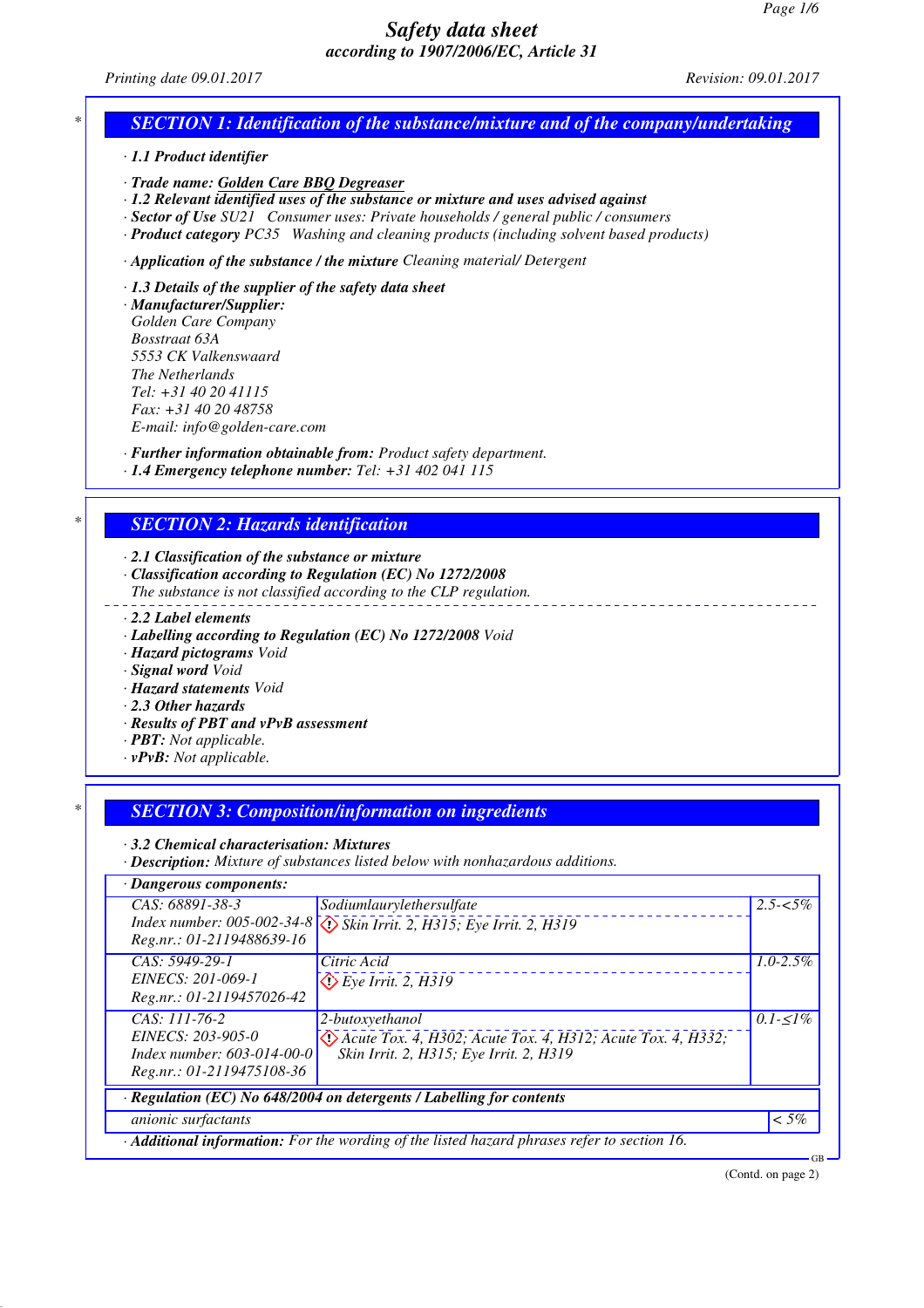*Printing date 09.01.2017 Revision: 09.01.2017*

### *Trade name: Golden Care BBQ Degreaser*

(Contd. of page 1)

## *\* SECTION 4: First aid measures*

- *· 4.1 Description of first aid measures*
- *· General information: No special measures required.*
- *· After skin contact: Generally the product does not irritate the skin.*
- *· After eye contact: Rinse opened eye for several minutes under running water.*
- *· After swallowing: If symptoms persist consult doctor.*
- *· 4.2 Most important symptoms and effects, both acute and delayed No further relevant information available.*
- *· 4.3 Indication of any immediate medical attention and special treatment needed*
- *No further relevant information available.*

### *\* SECTION 5: Firefighting measures*

- *· 5.1 Extinguishing media*
- *· Suitable extinguishing agents:*
- *CO2, powder or water spray. Fight larger fires with water spray or alcohol resistant foam.*
- *· 5.2 Special hazards arising from the substance or mixture No further relevant information available.*
- *· 5.3 Advice for firefighters*
- *· Protective equipment: No special measures required.*

## *\* SECTION 6: Accidental release measures*

- *· 6.1 Personal precautions, protective equipment and emergency procedures Not required.*
- *· 6.2 Environmental precautions: Do not allow to enter sewers/ surface or ground water.*
- *· 6.3 Methods and material for containment and cleaning up:*
- *Absorb with liquid-binding material (sand, diatomite, acid binders, universal binders, sawdust).*
- *· 6.4 Reference to other sections*
- *See Section 7 for information on safe handling.*
- *See Section 8 for information on personal protection equipment.*
- *See Section 13 for disposal information.*

### *\* SECTION 7: Handling and storage*

*· 7.1 Precautions for safe handling No special measures required.*

- *· Information about fire and explosion protection: No special measures required.*
- *· 7.2 Conditions for safe storage, including any incompatibilities*
- *· Storage:*
- *· Requirements to be met by storerooms and receptacles: No special requirements.*
- *· Information about storage in one common storage facility: Not required.*
- *· Further information about storage conditions: None.*
- *· 7.3 Specific end use(s) No further relevant information available.*

#### *\* SECTION 8: Exposure controls/personal protection*

*· Additional information about design of technical facilities: No further data; see item 7.*

- *· 8.1 Control parameters*
- *· Ingredients with limit values that require monitoring at the workplace:*

*111-76-2 2-butoxyethanol*

*WEL Short-term value: 246 mg/m³, 50 ppm Long-term value: 123 mg/m³, 25 ppm Sk, BMGV*

(Contd. on page 3)

GB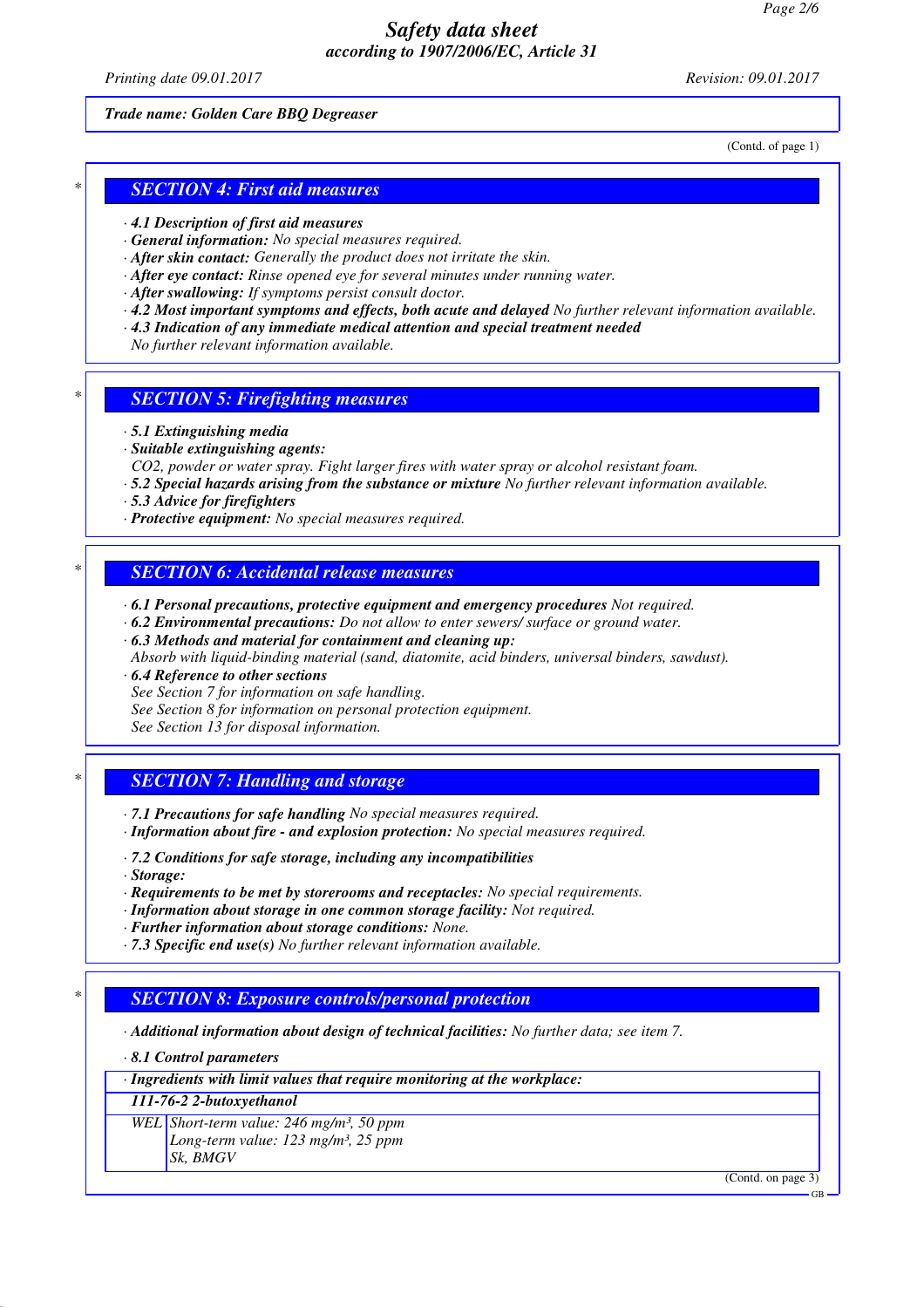*Printing date 09.01.2017 Revision: 09.01.2017*

*Trade name: Golden Care BBQ Degreaser*

|                          | (Contd. of page 2)                                                                                                                                                                                                              |  |  |  |
|--------------------------|---------------------------------------------------------------------------------------------------------------------------------------------------------------------------------------------------------------------------------|--|--|--|
|                          | · Ingredients with biological limit values:                                                                                                                                                                                     |  |  |  |
| 111-76-2 2-butoxyethanol |                                                                                                                                                                                                                                 |  |  |  |
|                          | <b>BMGV</b> 240 mmol/mol creatinine                                                                                                                                                                                             |  |  |  |
|                          | Medium: urine                                                                                                                                                                                                                   |  |  |  |
|                          | Sampling time: post shift                                                                                                                                                                                                       |  |  |  |
|                          | Parameter: butoxyacetic acid                                                                                                                                                                                                    |  |  |  |
|                          | <b>CAS No. Designation of material</b> % Type Value Unit Not required.                                                                                                                                                          |  |  |  |
|                          | $\cdot$ <b>Additional information:</b> The lists valid during the making were used as basis.                                                                                                                                    |  |  |  |
|                          | $\cdot$ 8.2 Exposure controls                                                                                                                                                                                                   |  |  |  |
|                          | · Personal protective equipment:                                                                                                                                                                                                |  |  |  |
|                          | · General protective and hygienic measures:                                                                                                                                                                                     |  |  |  |
|                          | The usual precautionary measures are to be adhered to when handling chemicals.                                                                                                                                                  |  |  |  |
|                          | · Respiratory protection: Not required.                                                                                                                                                                                         |  |  |  |
|                          | · Protection of hands:                                                                                                                                                                                                          |  |  |  |
|                          | The glove material has to be impermeable and resistant to the product/ the substance/ the preparation.                                                                                                                          |  |  |  |
|                          | Due to missing tests no recommendation to the glove material can be given for the product/ the preparation/                                                                                                                     |  |  |  |
|                          | <i>the chemical mixture.</i>                                                                                                                                                                                                    |  |  |  |
|                          | Selection of the glove material on consideration of the penetration times, rates of diffusion and the                                                                                                                           |  |  |  |
| degradation              |                                                                                                                                                                                                                                 |  |  |  |
|                          | · Material of gloves                                                                                                                                                                                                            |  |  |  |
|                          | $\tau$ , and the second of the contradition of the second contradition of the contradition of $f$ , $f$ , $f$ , $f$ , $f$ , $f$ , $f$ , $f$ , $f$ , $f$ , $f$ , $f$ , $f$ , $f$ , $f$ , $f$ , $f$ , $f$ , $f$ , $f$ , $f$ , $f$ |  |  |  |

*The selection of the suitable gloves does not only depend on the material, but also on further marks of quality and varies from manufacturer to manufacturer. As the product is a preparation of several substances, the resistance of the glove material can not be calculated in advance and has therefore to be checked prior to the application.*

*· Penetration time of glove material*

*The exact break trough time has to be found out by the manufacturer of the protective gloves and has to be observed.*

*· Eye protection: Not required.*

| .9.1 Information on basic physical and chemical properties |                                               |  |
|------------------------------------------------------------|-----------------------------------------------|--|
| <b>General Information</b><br>$\cdot$ Appearance:          |                                               |  |
| Form:                                                      | Fluid                                         |  |
| Colour:                                                    | According to product specification            |  |
| · Odour:                                                   | Characteristic                                |  |
| Odour threshold:                                           | Not determined.                               |  |
| $\cdot$ pH-value At 20 °C:                                 | 4.3                                           |  |
| Change in condition                                        |                                               |  |
| Melting point/freezing point:                              | $0^{\circ}C$                                  |  |
| Initial boiling point and boiling range: $100 °C$          |                                               |  |
| · Flash point:                                             | Not applicable.                               |  |
| · Flammability (solid, gas):                               | Not applicable.                               |  |
| · Ignition temperature:                                    | 240 °C                                        |  |
| · Decomposition temperature:                               | Not determined.                               |  |
| · Auto-ignition temperature:                               | Product is not selfigniting.                  |  |
| $\cdot$ Explosive properties:                              | Product does not present an explosion hazard. |  |
| · Explosion limits:                                        |                                               |  |
| Lower:                                                     | Not determined.                               |  |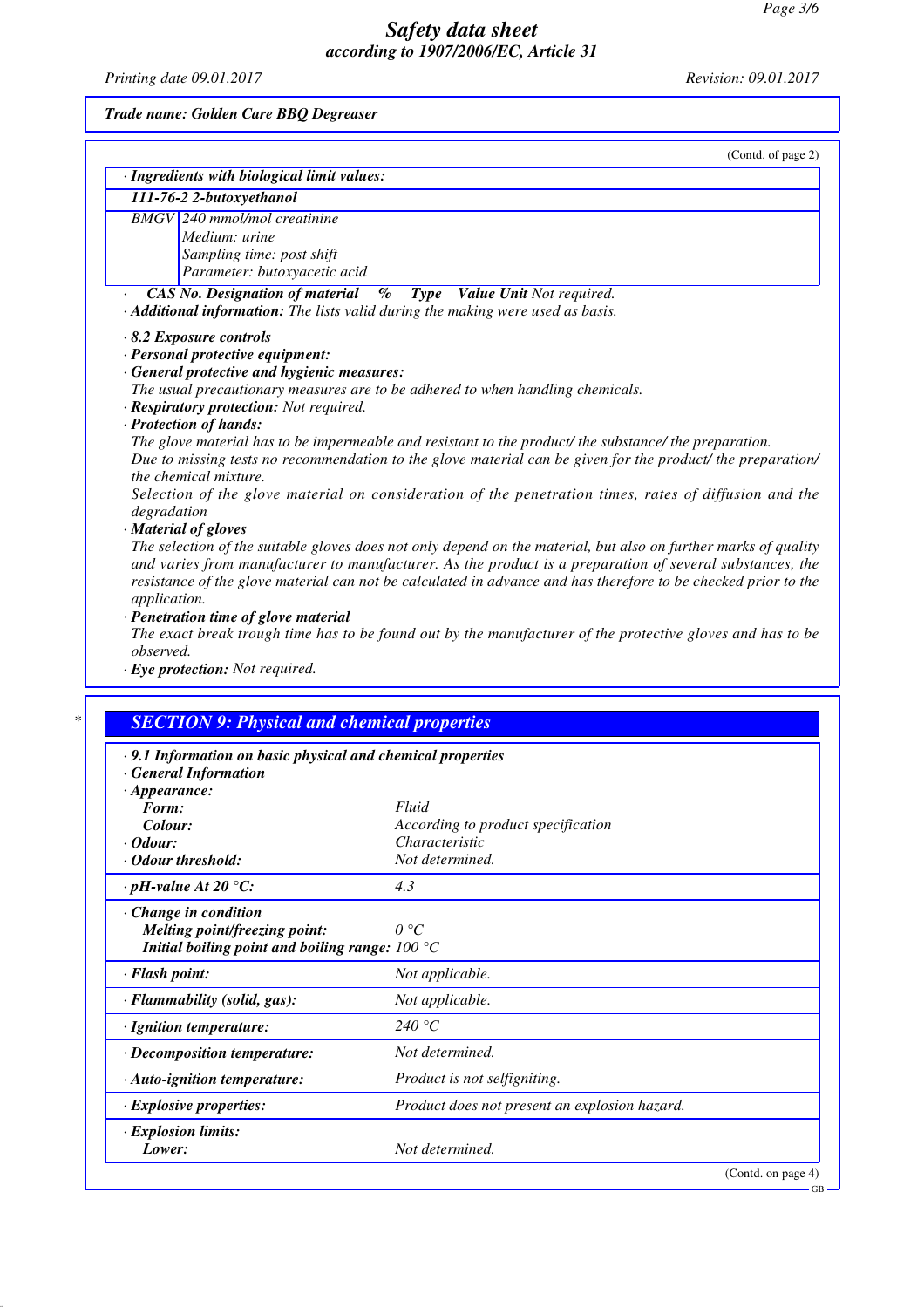*Printing date 09.01.2017 Revision: 09.01.2017*

*Trade name: Golden Care BBQ Degreaser*

|                                                 | (Contd. of page 3)                         |
|-------------------------------------------------|--------------------------------------------|
| <b>Upper:</b>                                   | Not determined.                            |
| $\cdot$ Vapour pressure At 20 $\degree$ C:      | $23$ hPa                                   |
| $\cdot$ Density At 20 °C:                       | 1.01 $g/cm^3$ (DIN 51757)                  |
| $\cdot$ Relative density                        | Not determined.                            |
| · Vapour density                                | Not determined.                            |
| $\cdot$ Evaporation rate                        | Not determined.                            |
| · Solubility in / Miscibility with              |                                            |
| water:                                          | Not miscible or difficult to mix.          |
| $\cdot$ Partition coefficient: n-octanol/water: | Not determined.                            |
| $\cdot$ Viscosity:                              |                                            |
| Dynamic:                                        | Not determined.                            |
| Kinematic:                                      | Not determined.                            |
| · Solvent content:                              |                                            |
| Organic solvents:                               | $1.0\%$                                    |
| Water:                                          | $91.1\%$                                   |
| Solids content:                                 | 4.1 % (DIN 53216)                          |
| $\cdot$ 9.2 Other information                   | No further relevant information available. |

### *\* SECTION 10: Stability and reactivity*

*· 10.1 Reactivity No further relevant information available.*

*· 10.2 Chemical stability*

*· Thermal decomposition / conditions to be avoided: No decomposition if used according to specifications.*

- *· 10.3 Possibility of hazardous reactions No dangerous reactions known.*
- *· 10.4 Conditions to avoid No further relevant information available.*
- *· 10.5 Incompatible materials: No further relevant information available.*
- *· 10.6 Hazardous decomposition products: No dangerous decomposition products known.*

# *\* SECTION 11: Toxicological information*

*· 11.1 Information on toxicological effects*

- *· Acute toxicity Based on available data, the classification criteria are not met.*
- *· Primary irritant effect:*
- *· Skin corrosion/irritation Based on available data, the classification criteria are not met.*
- *· Serious eye damage/irritation Based on available data, the classification criteria are not met.*
- *· Respiratory or skin sensitisation Based on available data, the classification criteria are not met.*
- *· CMR effects (carcinogenity, mutagenicity and toxicity for reproduction)*
- *· Germ cell mutagenicity Based on available data, the classification criteria are not met.*
- *· Carcinogenicity Based on available data, the classification criteria are not met.*
- *· Reproductive toxicity Based on available data, the classification criteria are not met.*

*· STOT-single exposure Based on available data, the classification criteria are not met.*

*· STOT-repeated exposure Based on available data, the classification criteria are not met.*

*· Aspiration hazard Based on available data, the classification criteria are not met.*

## *\* SECTION 12: Ecological information*

*· 12.1 Toxicity*

- *· Aquatic toxicity: No further relevant information available.*
- *· 12.2 Persistence and degradability No further relevant information available.*

*· 12.3 Bioaccumulative potential No further relevant information available.*

*· 12.4 Mobility in soil No further relevant information available.*

(Contd. on page 5)

GB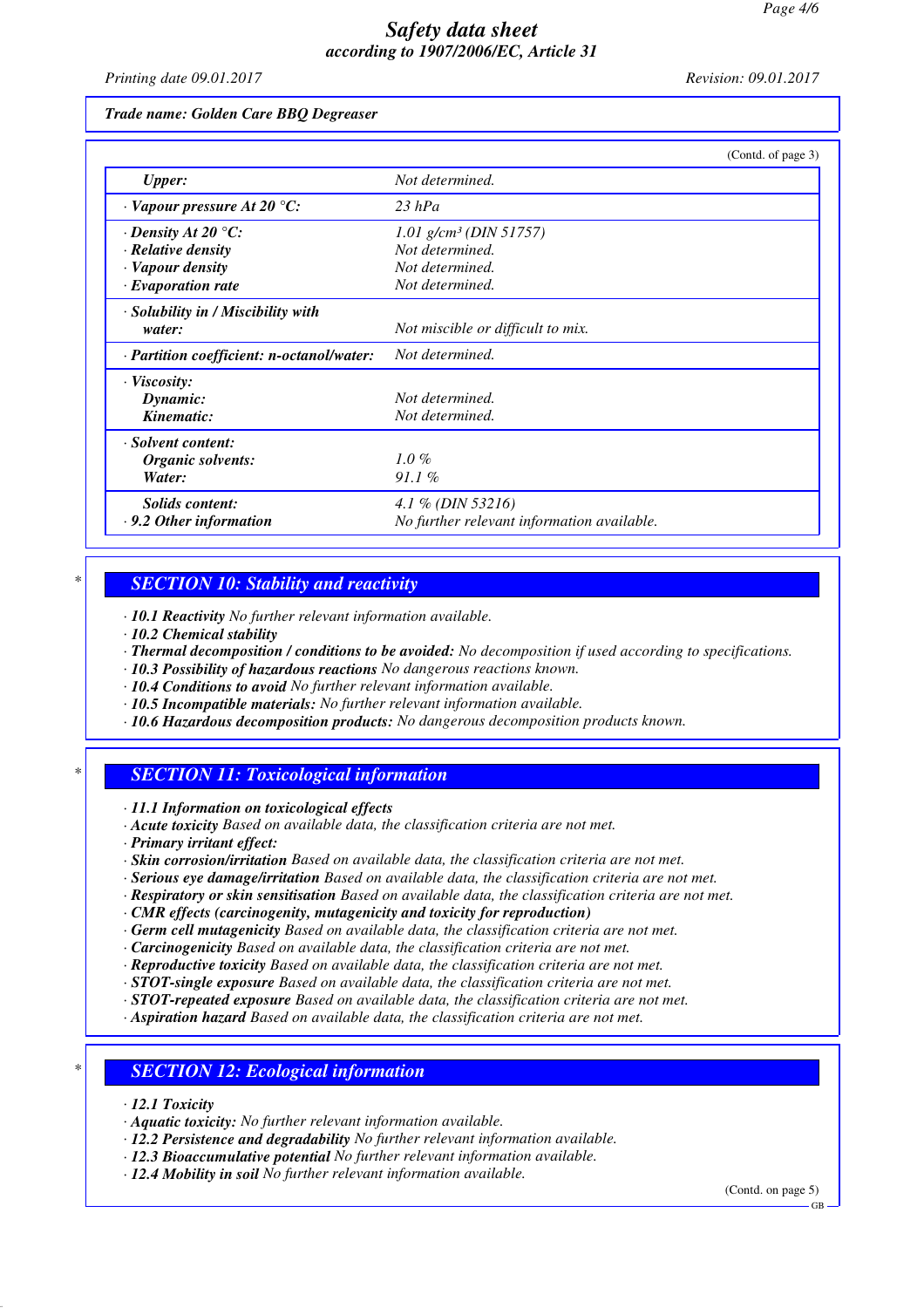*Printing date 09.01.2017 Revision: 09.01.2017*

(Contd. of page 4)

#### *Trade name: Golden Care BBQ Degreaser*

*· Additional ecological information:*

*· General notes:*

*Water hazard class 1 (German Regulation) (Self-assessment): slightly hazardous for water Do not allow undiluted product or large quantities of it to reach ground water, water course or sewage system.*

- *· 12.5 Results of PBT and vPvB assessment*
- *· PBT: Not applicable.*
- *· vPvB: Not applicable.*
- *· 12.6 Other adverse effects No further relevant information available.*

### *\* SECTION 13: Disposal considerations*

- *· 13.1 Waste treatment methods*
- *· Recommendation Smaller quantities can be disposed of with household waste.*

*· Uncleaned packaging:*

*· Recommendation: Disposal must be made according to official regulations.*

### *\* SECTION 14: Transport information*

| $\cdot$ 14.1 UN-Number<br>ADR, ADN, IMDG, IATA          | Void                                                 |  |
|---------------------------------------------------------|------------------------------------------------------|--|
| $\cdot$ 14.2 UN proper shipping name                    |                                                      |  |
| $-ADR$                                                  | Void                                                 |  |
| · ADN, IMDG, IATA                                       | Void                                                 |  |
| $\cdot$ 14.3 Transport hazard class(es)                 |                                                      |  |
| · ADR, ADN, IMDG, IATA                                  |                                                      |  |
| · Class                                                 | Void                                                 |  |
| · 14.4 Packing group                                    |                                                      |  |
| · ADR, IMDG, IATA                                       | Void                                                 |  |
| $\cdot$ 14.5 Environmental hazards:                     |                                                      |  |
| $\cdot$ Marine pollutant:                               | No                                                   |  |
| $\cdot$ 14.6 Special precautions for user               | Not applicable.                                      |  |
| $\cdot$ 14.7 Transport in bulk according to Annex II of |                                                      |  |
| <b>Marpol and the IBC Code</b>                          | Not applicable.                                      |  |
| · Transport/Additional information:                     | Not dangerous according to the above specifications. |  |
| · UN "Model Regulation":                                | Void                                                 |  |
|                                                         |                                                      |  |

# *\* SECTION 15: Regulatory information*

*· 15.1 Safety, health and environmental regulations/legislation specific for the substance or mixture*

*· Labelling according to Regulation (EC) No 1272/2008 Void*

*· Hazard pictograms Void*

*· Signal word Void*

*· Hazard statements Void*

*· Directive 2012/18/EU*

*· Named dangerous substances - ANNEX I None of the ingredients is listed.*

(Contd. on page 6)

GB